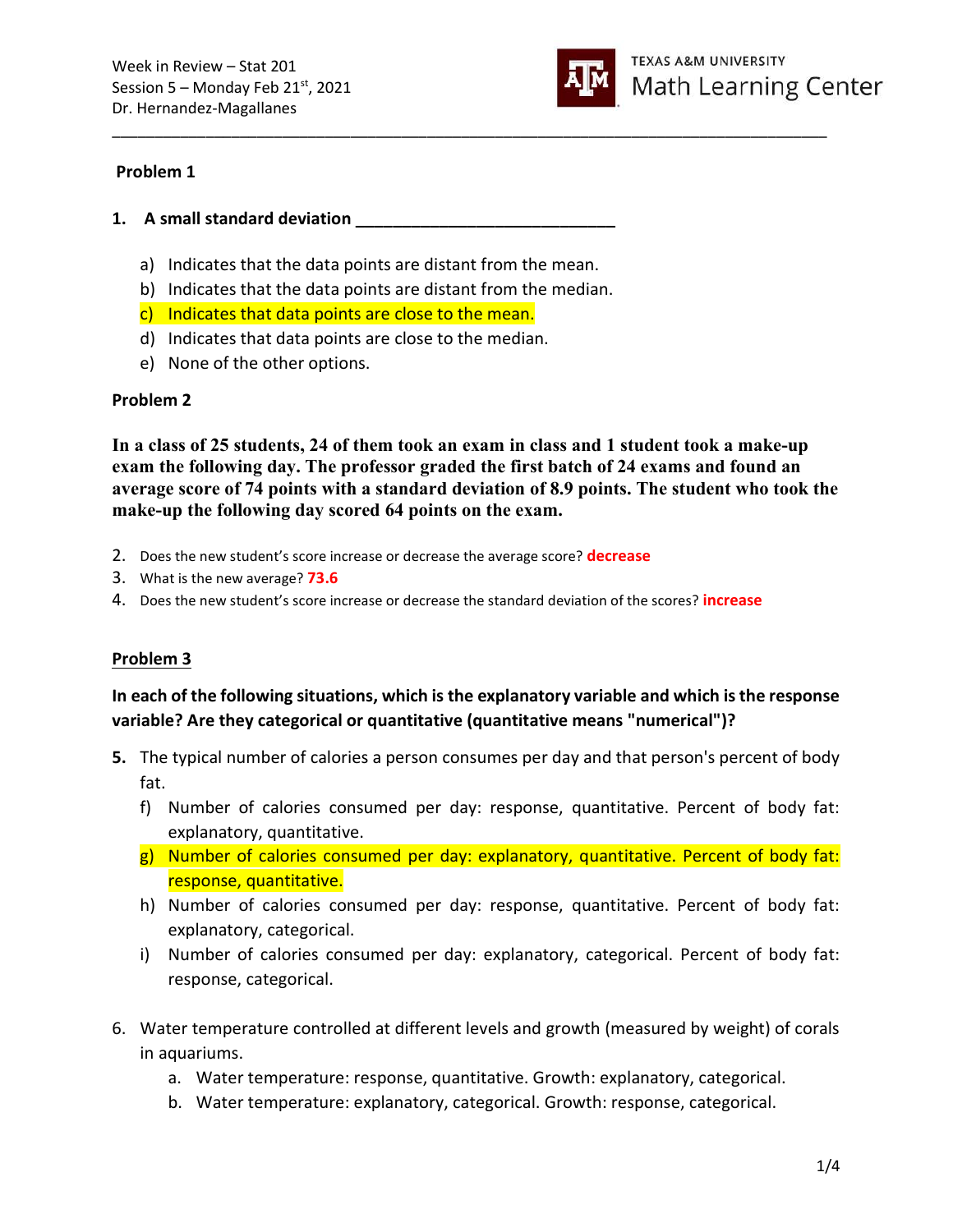

c. Water temperature: response, categorical. Growth: explanatory, quantitative.

\_\_\_\_\_\_\_\_\_\_\_\_\_\_\_\_\_\_\_\_\_\_\_\_\_\_\_\_\_\_\_\_\_\_\_\_\_\_\_\_\_\_\_\_\_\_\_\_\_\_\_\_\_\_\_\_\_\_\_\_\_\_\_\_\_\_\_\_\_\_\_\_\_\_\_\_\_\_\_\_\_\_\_\_

d. Water temperature: explanatory, quantitative. Growth: response, quantitative

## Problem 4

Coffee is a leading export from several developing countries. When coffee prices are high, farmers often clear forest to plant more coffee trees. Here are data on prices paid to coffee growers in Indonesia and the rate of deforestation in a national park that lies in a coffeeproducing region, for five years:

| Price<br>(cents per pound) | Deforestation<br>(percent) |  |
|----------------------------|----------------------------|--|
| 29                         | 0.49                       |  |
| 40                         | 1.59                       |  |
|                            | 1.69                       |  |
| 55                         | 1.82                       |  |
| 72                         | 3.10                       |  |

- 7. Coffee is currently priced in dollars. If it were priced in euros, and the dollar prices in the above table were translated into the equivalent prices in euros, would the correlation between coffee price and percent deforestation change?
	- a) The correlation would remain zero, because the two variables are independent
	- b) Yes, units affect correlation
	- c) No, units do not affect correlation
	- d) It is impossible to calculate the correlation, because coffee price is categorical.

#### Problem 5

## A study shows that there is a positive correlation between the size of a hospital (measured by its number of beds (x)) and the median number of days (y) that patients remain in the hospital.

- 8. What lurking variable could be present in this study?
	- a) cost: its more expensive to run larger hospitals.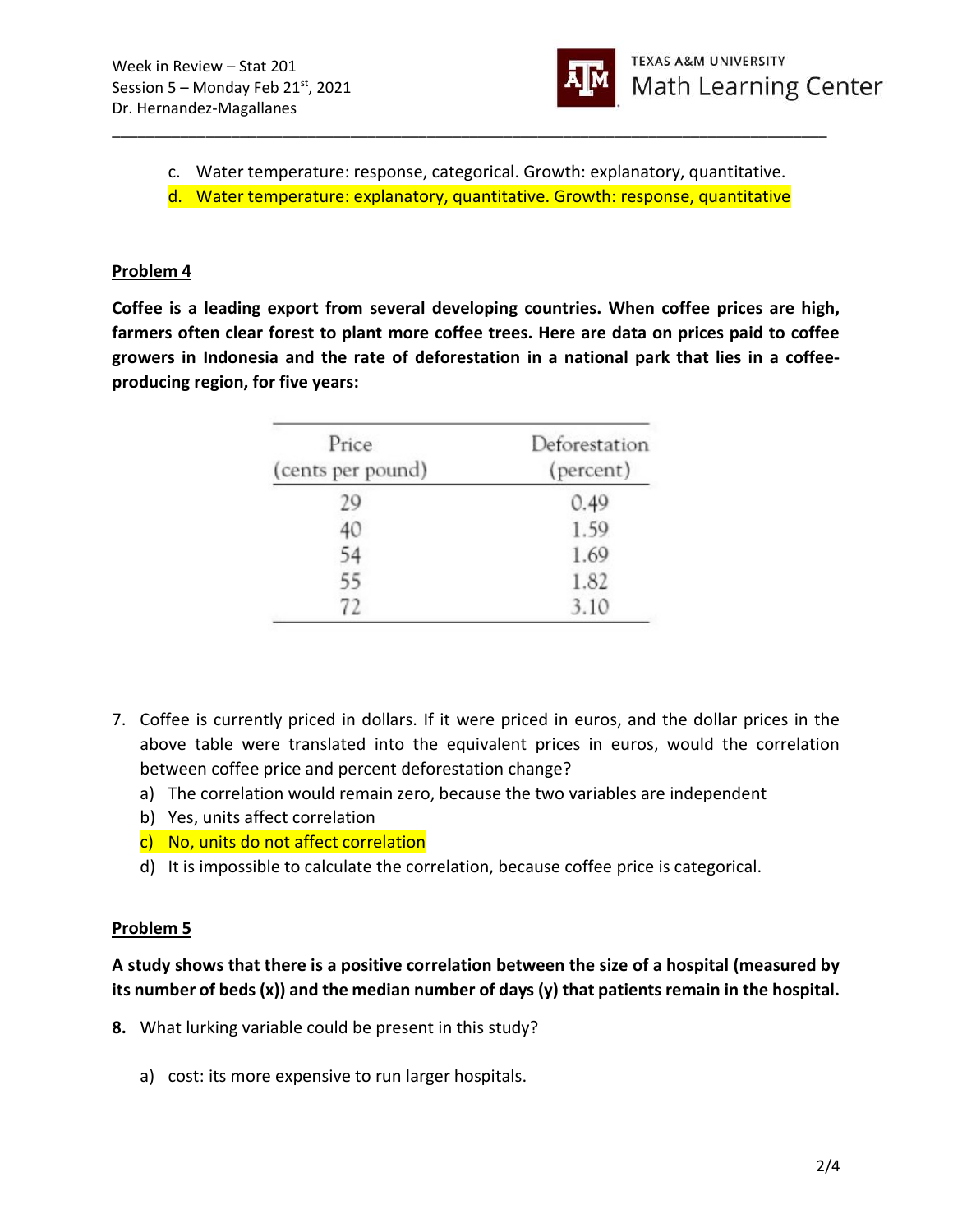

- b) severity of disease: since large hospitals have better facilities and more doctors to cope with severe illness.
- c) number of visitors: since larger hospitals receive more visitors.
- d) facilities: since larger hospitals have better facilities, patients choose to stay longer

\_\_\_\_\_\_\_\_\_\_\_\_\_\_\_\_\_\_\_\_\_\_\_\_\_\_\_\_\_\_\_\_\_\_\_\_\_\_\_\_\_\_\_\_\_\_\_\_\_\_\_\_\_\_\_\_\_\_\_\_\_\_\_\_\_\_\_\_\_\_\_\_\_\_\_\_\_\_\_\_\_\_\_\_

## Problem 6

Milk use is positively correlated to cancer rates. While this is not a popular finding within the milk industry, there is a moderately positive correlation with drinking milk and getting cancer (Paulos, 1990). Milk consumption is greater in wealthier countries. In wealthier countries people live longer. Greater longevity means people live long enough to eventually get some type of cancer.

- 9. Which is the response and explanatory variable? Response cancer. Explanatory- milk consumption
- 10. Which is a lurking variable? Country's measure of wealth.
- 11. Will you conclude that drinking more milk increases the chance of getting cancer? Explain your reasoning. No because it is not a randomized experiment.

# Problem 7

12. Which of the following plots will have a correlation coefficient of .85?  $\Box$